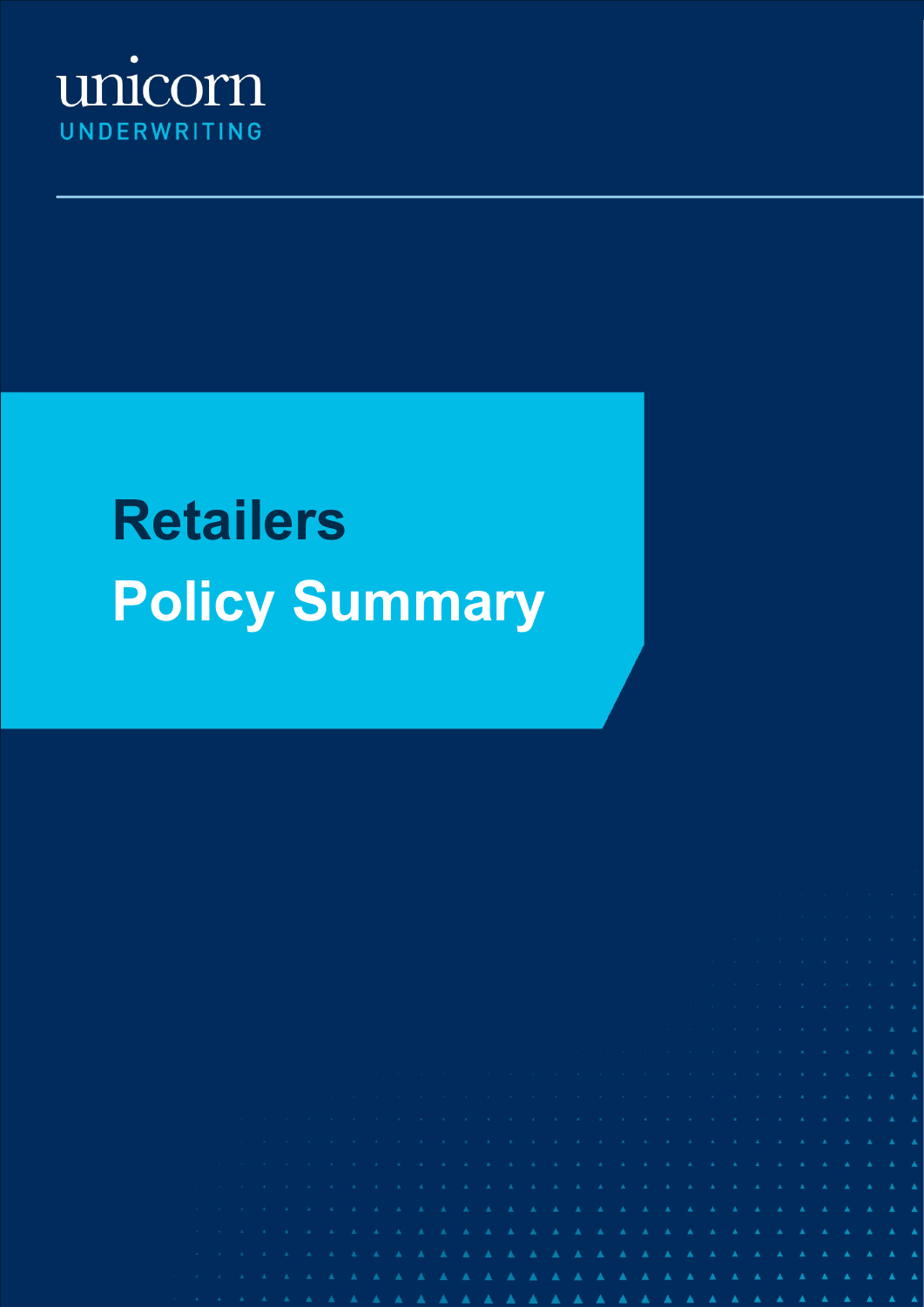# **Policy Summary**

This is a Policy Summary only and does not contain full terms and conditions of the contract of insurance. Some covers are optional and will only apply if you have selected them. Full terms and conditions can be found in the policy document, a copy of which is available on request.

#### **Fair Presentation of Risk**

You and anyone representing you have a Duty to provide a fair presentation of the risk. A fair presentation is one which, in a reasonably clear and accessible manner, provides the material facts which you know or ought to know following a reasonable search. Failing that, the information provided must be sufficient to warn the Insurer that additional enquiries must be made to fully understand the risk. The information provided must be substantially correct, complete and made in good faith.

#### **Fraud**

If you or anyone representing you makes a fraudulent payment, provides false documents or statements to support a claim, makes a claim or part of any claim is fraudulent, false or exaggerated your policy may be cancelled and no premium returned, the claim may be rejected or reduced sums paid to you. Your details may be passed to fraud prevention and law enforcement agencies who may access and use this information.

#### **The Insurer**

Unicorn Underwriting Limited underwrites on behalf of:

| <b>Section</b>                   | <b>Insurer</b><br>ARAG plc is authorised to administer this insurance on behalf of the<br>insurer HDI Global Specialty SE. Registered address: Roderbruchstraße<br>26, 30655 Hannover, Germany. ARAG plc is registered in England<br>number 02585818. Registered address: 9 Whiteladies Road, Clifton,<br>Bristol BS8 1NN.                                                                                                                                                                                                                      |
|----------------------------------|-------------------------------------------------------------------------------------------------------------------------------------------------------------------------------------------------------------------------------------------------------------------------------------------------------------------------------------------------------------------------------------------------------------------------------------------------------------------------------------------------------------------------------------------------|
| <b>Commercial Legal Expenses</b> | HDI Global Specialty SE is authorised and regulated by Bundesanstalt<br>für Finanzdienstleistungsaufsicht. Deemed authorised by the Prudential<br>Regulation Authority. Subject to regulation by the Financial Conduct<br>Authority and limited regulation by the Prudential Regulation Authority.<br>Details of the Temporary Permissions Regime, which allows EEA-based<br>firms to operate in the UK for a limited period while seeking full<br>authorisation, are available on the Financial Conduct Authority's website.<br>(FRN: 659331). |
| Equipment Breakdown              | HSB Engineering Insurance Limited (FCA Register No 202738)<br>authorised by the Prudential Regulation Authority and regulated by the<br>Financial Conduct Authority and the Prudential Regulation Authority                                                                                                                                                                                                                                                                                                                                     |
| All other sections               | Travelers Insurance Company Limited is authorised by the Prudential<br>Regulation Authority and regulated by the Financial Conduct Authority<br>and the Prudential Regulation Authority. Registered in England 1034343                                                                                                                                                                                                                                                                                                                          |

#### **Policy duration**

This policy has a 12 month period of insurance (unless shown differently on your policy schedule), and is annually renewable.

#### **Cancellation rights**

You have the right to cancel the insurance from inception within 14 days of the receipt of the documents at the start of the insurance or within 14 days of the start of the insurance whichever is later ("the cooling off period") if the cover does not meet their requirements by returning all documents and any certificate to the Broker Intermediary or Agent who arranged the Policy

The Insurers shall return any premium paid in full within 30 days of the receipt of the notice of cancellation from the Broker Intermediary or Agent if the cover is cancelled either

a. before the inception date or

b. within the 14 day cooling off period provided that no claim has been made or incident advised that could give rise to a claim in these circumstances no return of premium will be made

#### **What is Retailers Insurance?**

The Retailers product is designed to meet the demands and needs of someone wishing to insure the assets, earnings and legal liabilities of their retail business.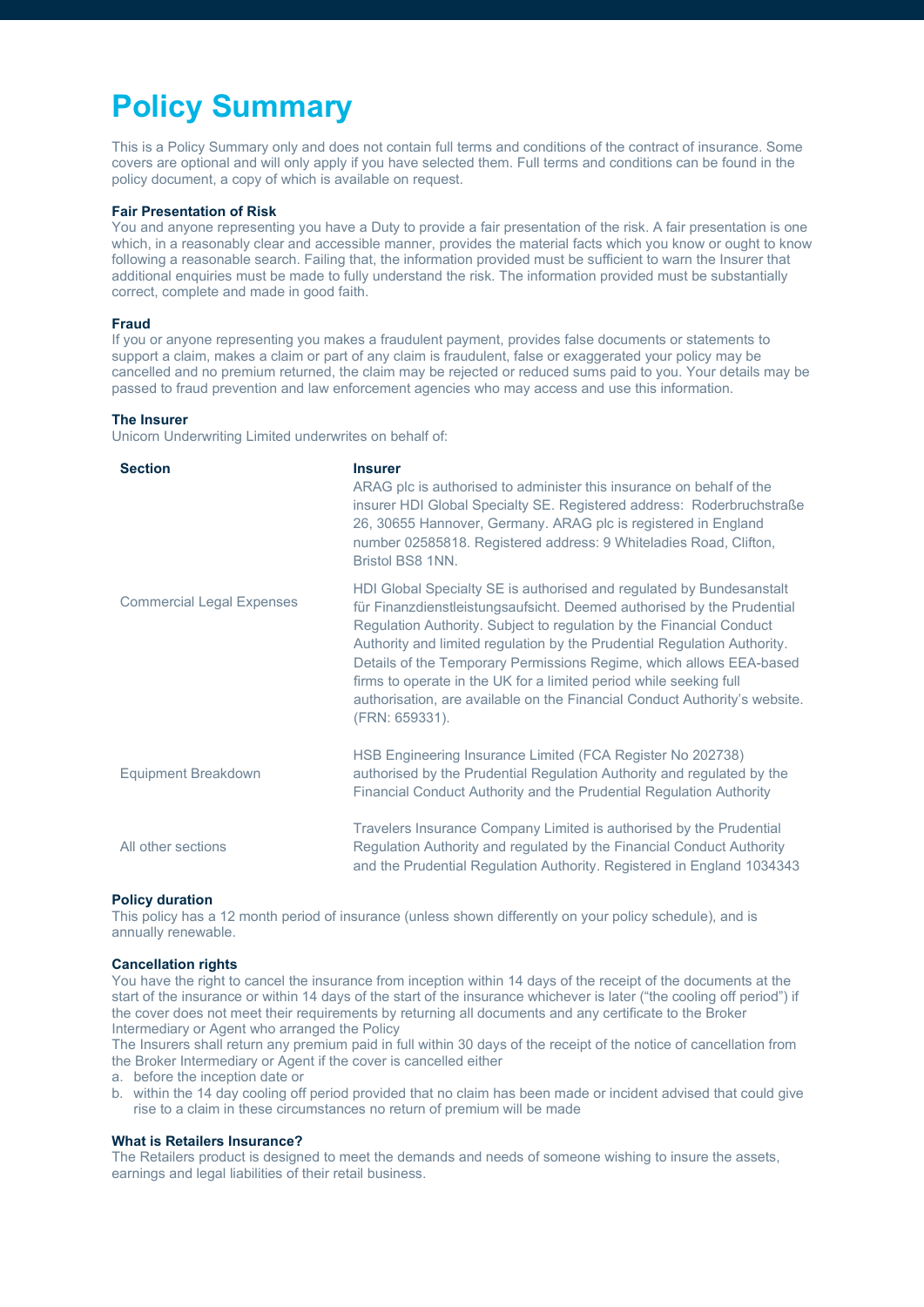# **Significant features and significant or unusual exclusions, limitations or conditions**

# **Section 1 Property All Risks**

**Cover** This Section of the Policy covers damage to Property as described in Section 1 Cover includes Loss of Rent as a result of damage.

 - Limited to the Rent payable whilst uninhabitable / the Sum Insured shown on the Policy Schedule whichever is less

Some of the covers are optional, they are not included as Standard and will only apply if you have selected them and they are shown on the Policy Schedule.

| <b>Principal Extensions</b>                        | <b>Limits</b>                                        |
|----------------------------------------------------|------------------------------------------------------|
| keys and locks                                     | £2,500 any one loss                                  |
| theft damage to buildings                          | for which the Insured is responsible and is not      |
|                                                    | otherwise insured                                    |
| temporary removal                                  | 10% of the Contents sum insured                      |
| exhibitions                                        | £25,000 any one loss for Contents and Stock          |
|                                                    | including whilst in transit                          |
| other locations                                    | £2,500 any one loss/£10,000 in any one period of     |
|                                                    | insurance for Contents and Stock                     |
| third party storage locations                      | 10% of the Contents and Stock Sum                    |
|                                                    | Insured/£250,000 whichever is lesser amount          |
| landscaped gardens damage by Fire Brigade          | £25,000 any one loss                                 |
| loss of metered supplies                           | £25,000 any one loss                                 |
| trace and access                                   | £25,000 any one loss                                 |
| clearing of drains                                 | £25,000 any one loss                                 |
| fire and security equipment                        | £25,000 any one loss                                 |
| computer records                                   | £10,000 any one loss/aggregate any one period of     |
|                                                    | insured                                              |
| theft of building parts                            | Sum Insured shown on the Schedule and for which      |
|                                                    | the Insured is responsible and not otherwise insured |
| obsolete buildings materials                       | 10% of the Declared Value of Buildings               |
| loss minimisation costs and prevention expenditure | £25,000 any one period of insurance                  |
| further investigation expenses, building damage    | £5,000 any one loss                                  |
| emergency access by police                         | £10,000 any one period of insurance                  |
| unauthorised use of supplies                       | £25,000 any one loss                                 |
| sprinkler upgrade costs                            | £25,000 any one claim                                |
| undamaged tenants improvements                     | £25,000 any one loss                                 |
| seventy two hour clause                            | Storm, Flood, Earthquake: occurring within 72 hours  |
|                                                    | period deemed one loss for determining Excess        |
| European Union and public authorities              | 15% of the amount payable if Buildings had been      |
|                                                    | totally destroyed                                    |
| removal of debris                                  | Sum insured shown on schedule                        |
| capital additions                                  | 10% of Buildings, Tenants Improvements, Contents     |
|                                                    | Sum Insured/£500,000 whichever is lesser amount      |

| <b>Principal Exclusions to Section 1</b>          |                                                      |
|---------------------------------------------------|------------------------------------------------------|
| acts of fraud or dishonesty                       | land, piers, jetties, bridges, culverts, excavations |
| bursting by steam pressure of boilers             | livestock, growing crops or trees                    |
| cessation of work, confiscation, seizure, embargo | mechanical/electrical breakdown/derangement/         |
|                                                   | disturbance, power fluctuations                      |
| change in temperature, texture, finish            | orders of government/public authority                |
| corrosion, rust, wet or dry rot                   | property/structures under construction/erection      |
| damage by animal, vermin, insects                 | pollution or contamination                           |
| damage to building by its own collapse/cracking   | spontaneous fermentation or heating process          |
| damage to property undergoing a trade process     | storm and flood damage caused to fences, gates and   |
|                                                   | moveable property in the open                        |
| defective/faulty workmanship, design or materials | subsidence, heave or landslip caused by or arising   |
|                                                   | from:                                                |
|                                                   | coastal/river erosion                                |
|                                                   | settlement/movement of made up ground                |
|                                                   | construction/demolition, structural alteration or    |
|                                                   | repair                                               |
|                                                   | new structures; normal settlement/bedding down       |
| disappearance, unexplained loss                   | theft not involving forcible and violent means       |
| erasure of electronic records                     | theft of property in the open                        |
| frost, change in water table level                | unoccupied building; restricted cover                |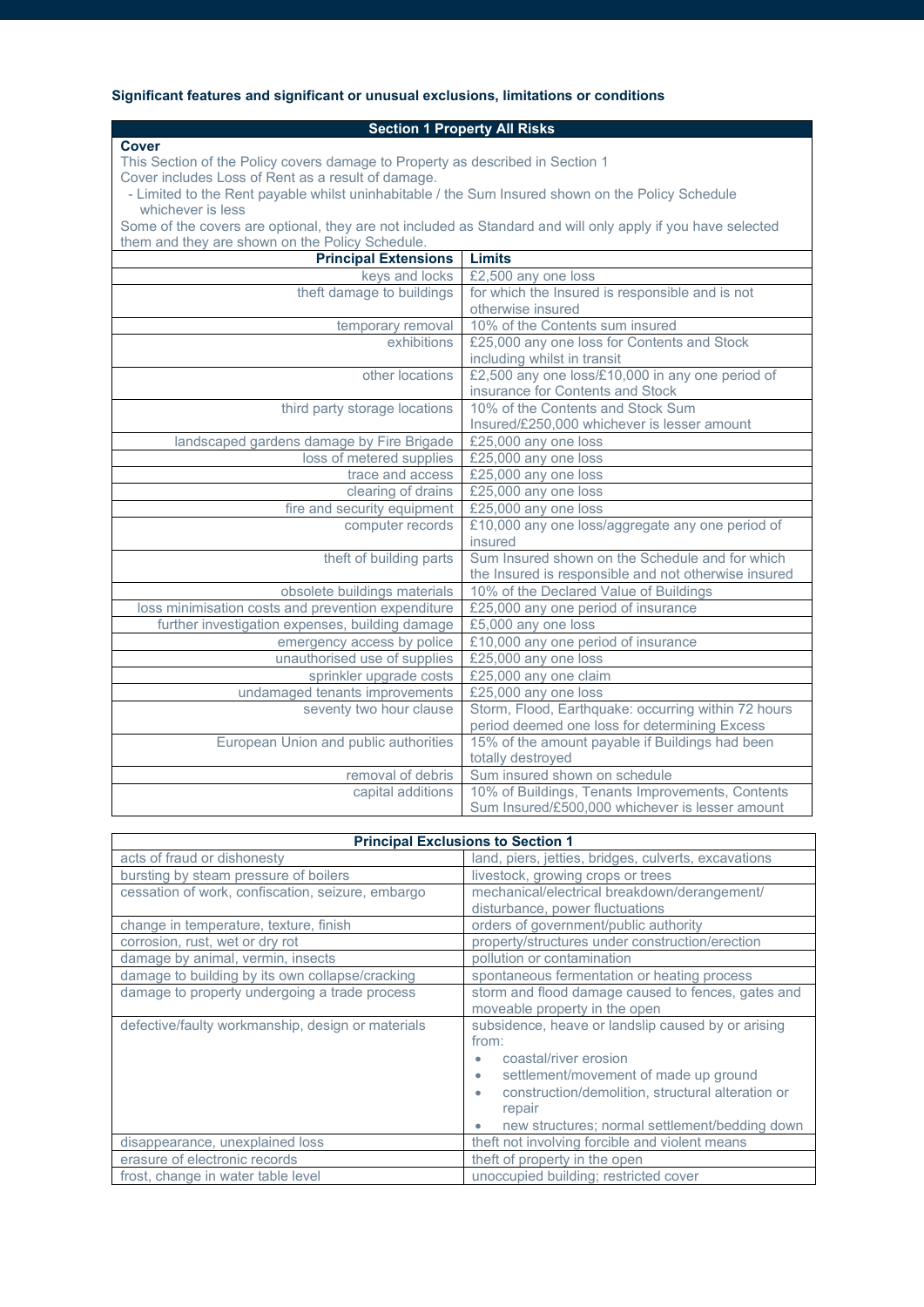| inherent vice, latent defect, gradual deterioration | vehicles for road use, trailers, caravans, watercraft,<br>aircraft including drones |
|-----------------------------------------------------|-------------------------------------------------------------------------------------|
| jewellery, precious stones, metals, bullion or furs | wear and tear                                                                       |
| joint leakage, failure of welds                     |                                                                                     |

|                                                                                                               | <b>Principal Terms &amp; Conditions to Section 1</b>                                                           |
|---------------------------------------------------------------------------------------------------------------|----------------------------------------------------------------------------------------------------------------|
| average                                                                                                       | intruder alarm system                                                                                          |
| fire extinguishing appliances                                                                                 | minimum level of security                                                                                      |
|                                                                                                               |                                                                                                                |
|                                                                                                               | <b>Optional covers to Section 1</b>                                                                            |
| These covers will show as operative in the Policy Schedule if you have selected then                          |                                                                                                                |
| <b>Money</b>                                                                                                  |                                                                                                                |
| Loss of business money or non-negotiable money either on the premises or elsewhere within Great Britain,      |                                                                                                                |
| Northern Ireland, the Isle of Man or the Channel Islands. Limits as shown on the Policy Schedule.             |                                                                                                                |
| In the Buildings                                                                                              |                                                                                                                |
| during business hours<br>$\bullet$                                                                            |                                                                                                                |
| non-business hours/unattended                                                                                 |                                                                                                                |
| not in locked safe                                                                                            |                                                                                                                |
| secured in a locked unspecified safe                                                                          |                                                                                                                |
| secured in a specified safe<br>۰                                                                              |                                                                                                                |
| Elsewhere                                                                                                     |                                                                                                                |
| in a bank night safe, in transit, in the insured's private dwelling house<br>٠                                |                                                                                                                |
| Cover includes                                                                                                |                                                                                                                |
|                                                                                                               | damage to clothing and personal effects resulting from theft of money. Limit: £500 any one loss                |
| damage to strongroom, safe, till or franking machine. Limit: cost of repair or replacement                    |                                                                                                                |
| <b>Principal Exclusions</b>                                                                                   | <b>Principal Conditions</b>                                                                                    |
| forgery or deception                                                                                          | maintain minimum standards of precaution                                                                       |
| false, fraudulent or invalid payment                                                                          | transit protocols - routes and persons attending                                                               |
| loss from an unattended vehicle/coin operated item                                                            | premises security precautions and measures                                                                     |
| loss from unconnected business activities                                                                     |                                                                                                                |
| shortage due to error or omission                                                                             |                                                                                                                |
| outside the Territorial Limits                                                                                |                                                                                                                |
| theft not involving forcible and violent entry/exit                                                           |                                                                                                                |
| theft by employees                                                                                            |                                                                                                                |
| use of counterfeit money                                                                                      |                                                                                                                |
|                                                                                                               |                                                                                                                |
| <b>Theft by Employees</b>                                                                                     | Direct loss of money, non-negotiable money or property belonging to or the legal responsibility of the Insured |
| caused by fraudulent/dishonest acts of employees.                                                             |                                                                                                                |
| Limit £10,0000 any one specific event                                                                         |                                                                                                                |
| <b>Principal Exclusions</b>                                                                                   |                                                                                                                |
| unexplained shortages                                                                                         | losses occurring prior to inception of this Section                                                            |
| indirect loss of money                                                                                        | lack of reasonable care                                                                                        |
| losses not discovered and notified to Insurers within                                                         |                                                                                                                |
| 30 days of loss                                                                                               |                                                                                                                |
|                                                                                                               |                                                                                                                |
| <b>All Risks on Portable Property</b>                                                                         |                                                                                                                |
| Damage to specified portable property used in connection with the business occurring within the selected      |                                                                                                                |
| geographical areas shown on the Policy Schedule                                                               |                                                                                                                |
| Limit as shown on the Policy Schedule                                                                         |                                                                                                                |
| <b>Principal Exclusions</b>                                                                                   |                                                                                                                |
| detention or confiscation                                                                                     | depreciation, electrical or mechanical breakdown                                                               |
| unattended property unless contained in                                                                       | process of cleaning restoring adjusting repair                                                                 |
| a securely locked building                                                                                    |                                                                                                                |
| a secure vehicle                                                                                              |                                                                                                                |
| wear and tear                                                                                                 |                                                                                                                |
|                                                                                                               |                                                                                                                |
| <b>Goods in Transit</b>                                                                                       |                                                                                                                |
| Damage to Goods in Transit being carried                                                                      |                                                                                                                |
| on any Vehicle operated or owned by the Insured                                                               |                                                                                                                |
| by a carrier other than the Insured by means of road, rail or inland air freight                              |                                                                                                                |
| within Great Britain, Northern Ireland, the Isle of Man or the Channel Islands during the period of insurance |                                                                                                                |
| Limit as shown on the Policy Schedule or noted below:                                                         |                                                                                                                |
|                                                                                                               | £2,500: packing materials, removal of debris, site clearance, cost of reloading and re-securing.               |
| Additional cost of transferring goods following fire collision overturning or impact.                         |                                                                                                                |

• £500: personal effects belonging to the driver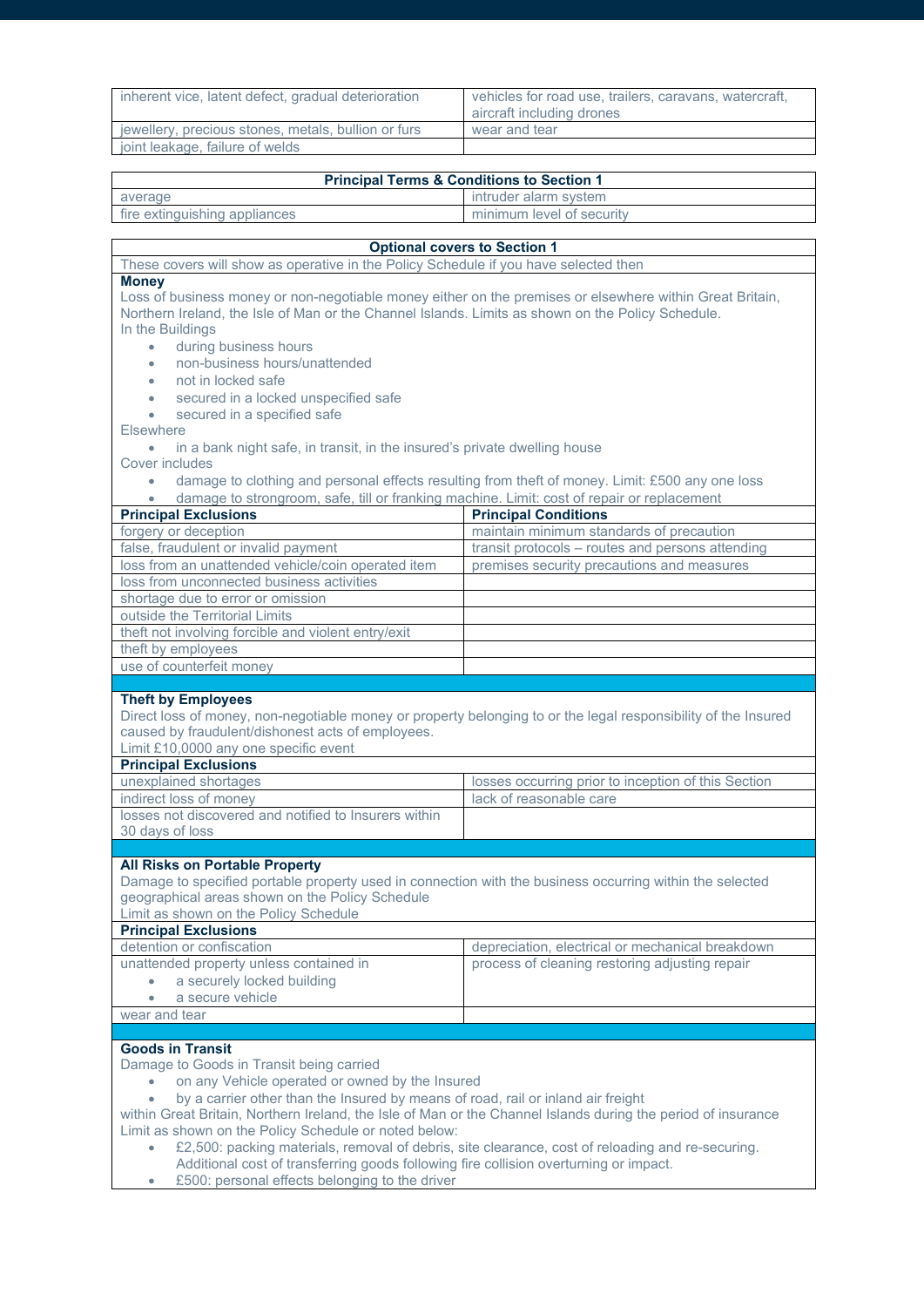| <b>Principal Exclusions</b>                                                                                  | <b>Principal Conditions</b>                       |
|--------------------------------------------------------------------------------------------------------------|---------------------------------------------------|
| breakdown or refrigeration/insufficient insulation                                                           | unattended loaded vehicle protections/precautions |
| defective/inadequate packing/insufficient addressing                                                         | invoice cost Stock valuation                      |
| depreciation, delay, inadequate documentation                                                                |                                                   |
| erection dismantling or installation                                                                         |                                                   |
| disappearance/unexplained shortages of materials                                                             |                                                   |
| spillage leakage evaporation loss of weight shrinkage                                                        |                                                   |
| theft from open backed, curtain sided, soft sided, soft                                                      |                                                   |
| topped vehicles                                                                                              |                                                   |
|                                                                                                              |                                                   |
| <b>Deterioration of Stock</b>                                                                                |                                                   |
| Damage to Refrigerated Goods the property of the Insured or for which they are responsible due to            |                                                   |
| deterioration contamination or putrefaction whilst contained in a frozen food cabinet, cabinet freezer, cold |                                                   |
| room, cold store or refrigerator                                                                             |                                                   |
| Limit as shown in the Policy Schedule                                                                        |                                                   |
| <b>Principal Exclusions</b>                                                                                  | <b>Principal Conditions</b>                       |
| damage where the frozen food cabinet, freezer, cold                                                          | reasonable precautions for the safety             |
| room, cold store or freezer is                                                                               |                                                   |
|                                                                                                              |                                                   |
| over 10 years old                                                                                            |                                                   |
| over 2 years old and not annually inspected                                                                  |                                                   |
| damage caused by failure of public supply                                                                    | serviced in accordance with manufacturers'        |
|                                                                                                              | recommended standards                             |
| damage caused by failure to comply with                                                                      |                                                   |
| manufacturers' instructions or use components not                                                            |                                                   |
| approved by manufacturers'                                                                                   |                                                   |
| wear and tear, deterioration or gradual developing                                                           |                                                   |
| flaws or defects                                                                                             |                                                   |
| incorrect setting of thermostatic or automatic                                                               |                                                   |
| controlling devices                                                                                          |                                                   |

### **Section 2 Business Interruption**

# **Cover**

Optional Section: this Section of the Policy is only operative if you have selected it and it is shown in the Policy Schedule

This Section of the Policy covers loss of gross profit or increased cost of working caused as a result of damage to Property covered in Section 1. Limit and Indemnity Period as shown in the Policy Schedule

| <b>Principal Extensions</b>                        | Limits                                                |
|----------------------------------------------------|-------------------------------------------------------|
| infectious disease                                 | £25,000/3month indemnity                              |
| food & drink poisoning                             | £100,000/3 month indemnity                            |
| closure of business premises - murder, sanitary    | £100,000/3 month indemnity                            |
| arrangements, vermin                               |                                                       |
| unspecified customers                              | £100,000 any one loss                                 |
| specified customers                                | Sum Insured shown in Policy Schedule                  |
| unspecified suppliers                              | £100,000 any one loss                                 |
| specified suppliers                                | Sum Insured shown in Policy Schedule                  |
| prevention of access                               | £100,000 any one loss                                 |
| damage to public utilities                         | £100,000 any one loss                                 |
| accidental failure of public supply – arising from | £50,000 any one loss, cessation for at least 24 hours |
| damage                                             | (telecommunications) otherwise for at least 4 hours   |
| goods in transit                                   | 10% of the Sum Insured any one loss or £50,000        |
|                                                    | whichever is the lesser amount                        |
| documents                                          | £50,000 any one loss                                  |
| storage sites                                      | £25,000 any one loss                                  |
| contract sites                                     | £50,000 any one loss                                  |
| public relations expenses                          | £10,000 any one loss                                  |
| exhibition expenses                                | £25,000 any one loss                                  |
| bomb (hoax or actual)                              | loss exceeding 2 hours duration                       |

| <b>Principal Exclusions to Section 2</b>                                                                                               |                                                                                                                                                                                                              |
|----------------------------------------------------------------------------------------------------------------------------------------|--------------------------------------------------------------------------------------------------------------------------------------------------------------------------------------------------------------|
| damage by riot or malicious damage causing erasure<br>loss or distortion of information on computer and<br>telecommunication equipment | increase in cost of working due to:<br>failure of any satellite prior to obtaining its full<br>$\bullet$<br>operating function/in final year of its design<br>life<br>atmospheric, solar or lunar conditions |
|                                                                                                                                        | causing temporary interference with<br>transmission to or from any satellite                                                                                                                                 |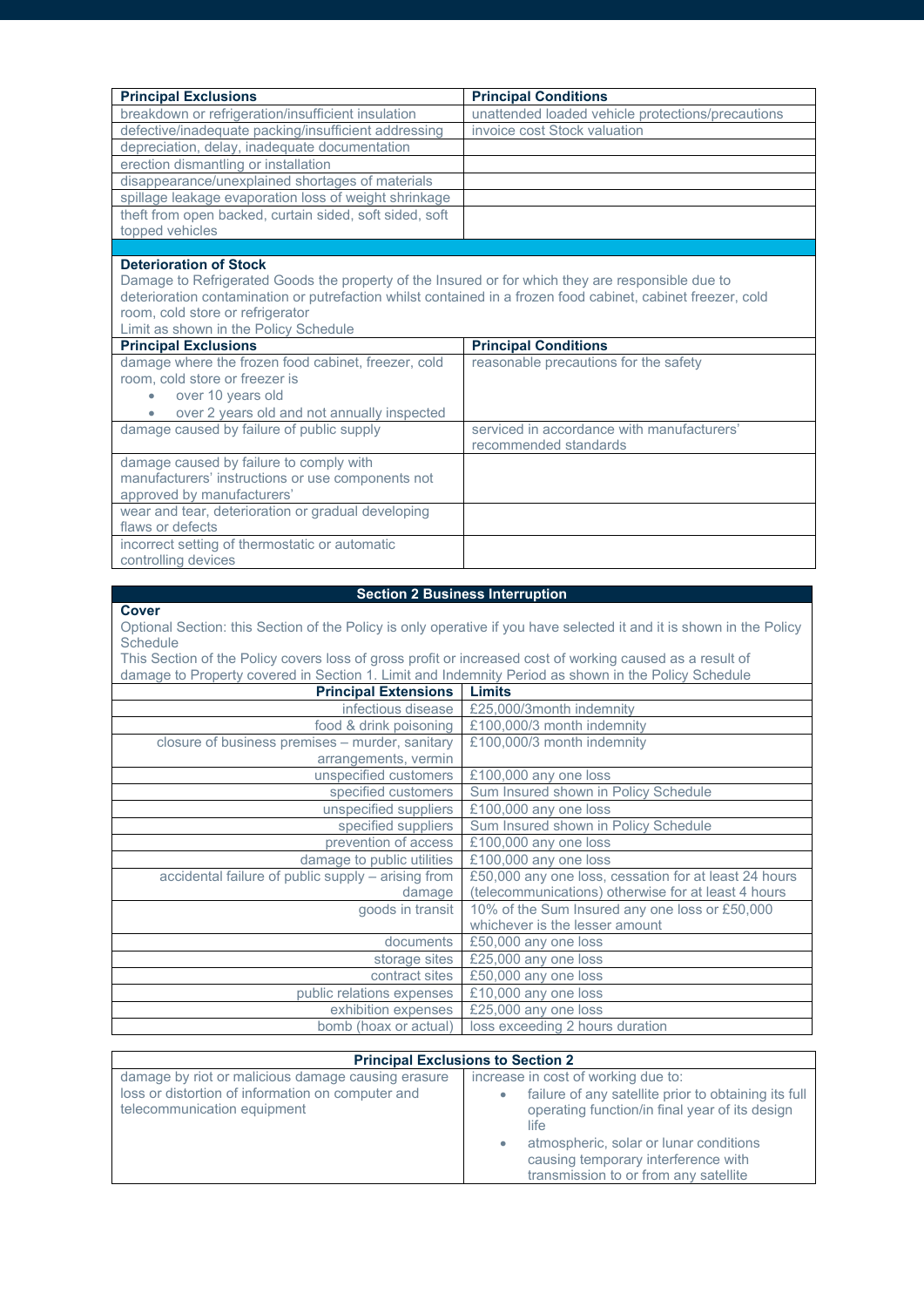| other erasure loss distortion or corruption of                                                      |                                                      |
|-----------------------------------------------------------------------------------------------------|------------------------------------------------------|
| information on computer and telecommunication                                                       |                                                      |
| equipment unless resulting from Defined Perils                                                      |                                                      |
|                                                                                                     |                                                      |
|                                                                                                     | <b>Principal Terms &amp; Conditions to Section 2</b> |
| additional increased cost of working                                                                | average                                              |
| increased cost of working                                                                           | rent receivable                                      |
|                                                                                                     |                                                      |
|                                                                                                     | <b>Section 3 Equipment Breakdown</b>                 |
| <b>Cover</b>                                                                                        |                                                      |
| This Section covers direct physical loss or damage and any specified consequential loss to Covered  |                                                      |
| Equipment owned by the Insured or for which the Insured is responsible caused by an Accident at the |                                                      |
| Premises                                                                                            |                                                      |
| Limit of Indemnity is £5,000,000 any one Accident                                                   |                                                      |
| <b>Principal Extensions</b>                                                                         | <b>Limits</b>                                        |
| additional access costs                                                                             | £20,000 any one Accident                             |
| anchor location                                                                                     | £50,000 any one period of insurance                  |
| away from the Premises                                                                              | Covered equipment within the Territorial limits.     |
|                                                                                                     | Portable Computer Equipment anywhere in the world    |
| business interruption                                                                               | £100,000 any one Accident                            |
| computer equipment                                                                                  | £500,000 any one Accident                            |
| computer increased cost of working                                                                  | £50,000 any one Accident                             |
| damage to own surrounding property                                                                  | £2,000,000 any one Accident                          |
| debris removal                                                                                      | £25,000 any one Accident                             |
| energy efficiency improvements                                                                      | 25% of the replacement as new cost/£25,000           |
|                                                                                                     | whichever is less                                    |
| expediting expenses                                                                                 | £20,000 any one Accident                             |
| hazardous substances                                                                                | £10,000 any one Accident                             |
| hire of substitute item                                                                             | £10,000 any one Accident                             |
| portable computer equipment                                                                         | £5,000 any one Accident                              |
| public authorities/law or ordinance                                                                 | Limit of Liability as shown in the Policy Schedule   |
| public relations costs                                                                              | subject prior written agreement from the Insurer     |
| reinstatement of data lost or damaged                                                               | £50,000 any one Accident                             |
| repair costs investigations                                                                         | £25,000 any one Accident                             |
| storage tanks and loss of contents                                                                  | £10,000 any one Accident                             |

# **Principal Exclusions to Section 3**

| Damage caused by or resulting from                                                                                                                                                                                                           |                                                                                                                                                     |
|----------------------------------------------------------------------------------------------------------------------------------------------------------------------------------------------------------------------------------------------|-----------------------------------------------------------------------------------------------------------------------------------------------------|
| a condition which can be corrected by resetting<br>calibrating realigning tightening adjusting or cleaning<br>or by the performance of maintenance<br>any cause which is recoverable under a maintenance<br>agreement, warranty or guarantee | public authorities<br>any increase in loss due to a hazardous<br>substance<br>any liability to a third party<br>$\bullet$<br>fines                  |
| breakage or abrasion of wires or strands                                                                                                                                                                                                     | increased construction costs until the<br>$\bullet$<br>building is replaced                                                                         |
| depletion deterioration corrosion wear and tear or<br>other gradually developing conditions                                                                                                                                                  | programming error, programming limitation, computer<br>virus, introduction of malicious code, loss of access,<br>loss of use, loss of functionality |
| equipment in a private dwelling/private dwelling<br>quarters                                                                                                                                                                                 | incorrect setting of thermostats or automatic<br>controlling devices reinstatement of software                                                      |
| hydrostatic pneumatic gas pressure test of any<br>boiler/pressure vessel                                                                                                                                                                     | the decision of a Service Provider to stop or reduce<br>trade with the Insured or restrict services                                                 |
| insulation breakdown test of any type of electrical<br>equipment                                                                                                                                                                             |                                                                                                                                                     |

| <b>Excluded Property</b>                               |                                                      |
|--------------------------------------------------------|------------------------------------------------------|
| biomass or biogas installation                         | Manufacturing Production or Process Equipment        |
|                                                        | including linked Computer Equipment                  |
| electricity generating equipment, emergency back-up    | self-propelled plant and equipment dragline          |
| power equipment or wind turbines exceeding 10kw,       | excavation or construction equipment                 |
| photovoltaic equipment exceeding 50kw                  |                                                      |
| electronic equipment used for research diagnostic      | safety or protective devices                         |
| treatment experimental, medical or scientific purposes |                                                      |
| valued (new) exceeding £30,000                         |                                                      |
| equipment manufactured by the Insured for sale         | supporting structure foundation masonry brickwork or |
|                                                        | cabinet                                              |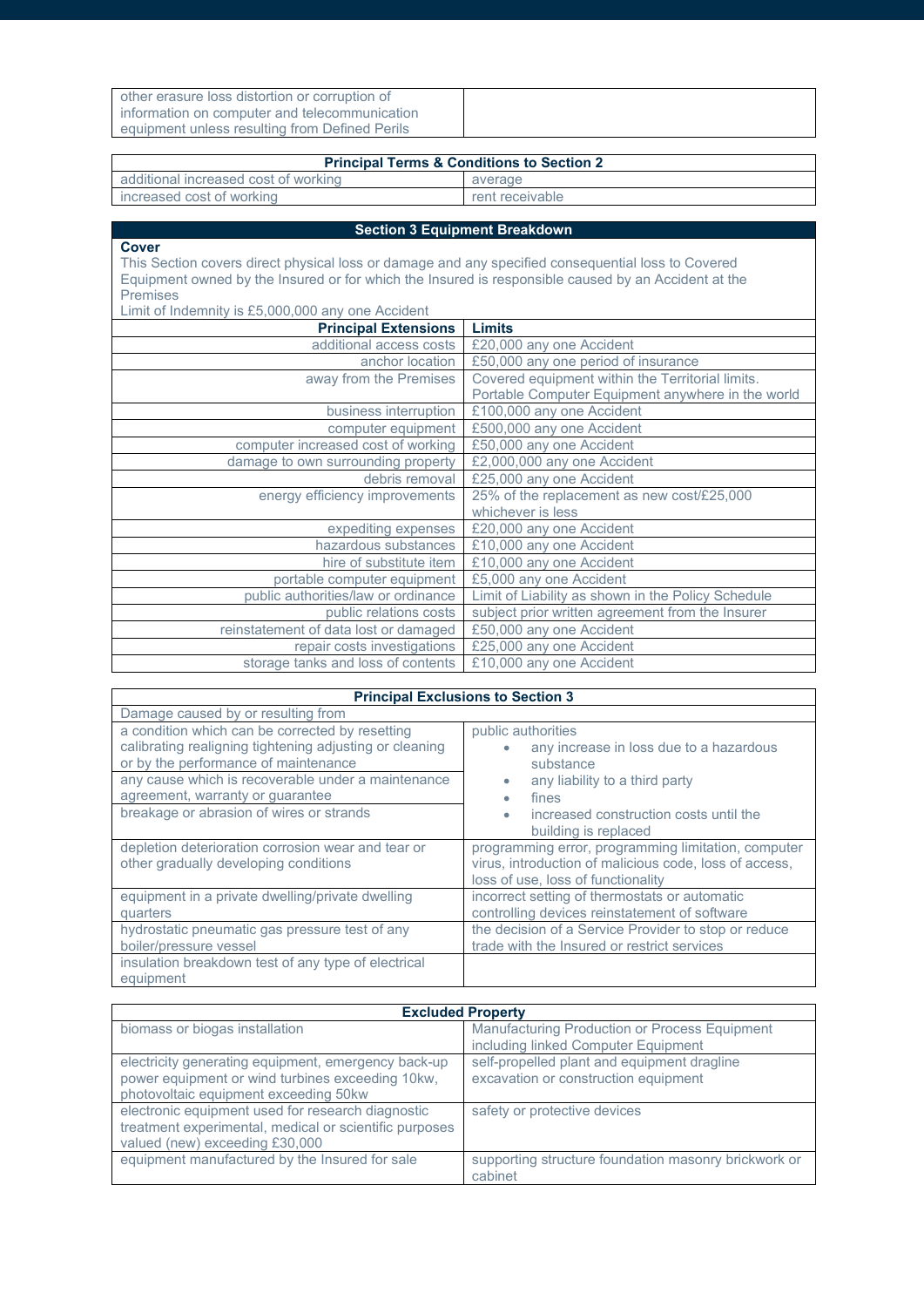| Hydroelectric installations      | tools dies cutting edges crushing surface parts<br>requiring periodic renewal |
|----------------------------------|-------------------------------------------------------------------------------|
| insulating or refactory material | vehicles aircraft floating vessels or any equipment<br>mounted thereon        |

#### **Principal Terms & Conditions to Section 3**

precautions back-up records

#### **Section 4 Employers Liability**

#### **Cover**

Optional Section: this Section of the Policy is only operative if you have selected it and it is shown in the Policy **Schedule** 

This Section of the Policy protects the Insured in regard to their legal liabilities in respect of claims from employees sustaining injury or disease caused during the period of insurance and in connection with their employment by the Insured.

Limit of Indemnity is £10,000,000

| <b>Principal Extensions</b>                                            | <b>Limits</b>                                                                                                                                          |
|------------------------------------------------------------------------|--------------------------------------------------------------------------------------------------------------------------------------------------------|
| court attendance compensation                                          | per day: £750 director/partner, £250 any Employee                                                                                                      |
| Corporate Manslaughter and Corporate Homicide -<br>legal defence costs | excludes payment of fines, penalties, cost of remedial<br>or publicity orders. Limit £1,000,000 under this and<br>equivalent extension under Section 5 |
| Health & Safety at Work – legal defence costs                          | excludes payment of fine or penalties                                                                                                                  |
| indemnity to other parties                                             | Limit of Liability shown on Policy Schedule                                                                                                            |
| unsatisfied court judgements                                           | wholly or partially unpaid after six months, providing<br>no appeal outstanding                                                                        |

| <b>Principal Exclusions to Section 4</b>                              |                                                                             |  |  |
|-----------------------------------------------------------------------|-----------------------------------------------------------------------------|--|--|
| liability arising from work or visits offshore                        | injury involving motor vehicles where motor insurance<br>is required by law |  |  |
| working outside the United Kingdom other than for<br>temporary visits |                                                                             |  |  |

#### **Section 5 Public & Products Liability**

#### **Cover**

Optional Section: this Section of the Policy is only operative if you have selected it and it is shown in the Policy **Schedule** 

This Section of the Policy covers protects the Insured in regard to their legal liabilities to pay compensation and legal costs for accidental death or injury to any person (excluding employees) and accidental damage to third party material property.

Limit of Indemnity inclusive of costs in respect of occurrences in the USA or Canada as shown on Policy **Schedule** 

Territorial Limits:

- Public Liability a) Great Britain, Northern Ireland and Channel Islands and b) temporary non-manual work elsewhere in the world (excluding USA and Canada)
- Products Liability c) anywhere in the world excluding USA and Canada provided products are supplied from/worked upon with the countries named in a) above

| <b>Principal Extensions</b>                     | Limits                                                  |
|-------------------------------------------------|---------------------------------------------------------|
| Consumer Protection & Food Safety Acts - legal  | excludes payment of fines or penalties                  |
| defence costs                                   |                                                         |
| court attendance compensation                   | per day: £750 director/partner, £250 any Employee       |
| Corporate Manslaughter and Corporate Homicide - | excludes payment of fines, penalties, cost of remedial  |
| legal defence costs                             | or publicity orders. Limit £1,000,000 under this and    |
|                                                 | equivalent extension under Section 4                    |
| cross liabilities                               |                                                         |
| Data Protection                                 | £500,000. Excludes cost of fines or penalties,          |
|                                                 | replacing erasing personal data                         |
| Defective Premises Act                          | excludes cost of remedying defects                      |
| Health & Safety at Work – legal defence costs   | excludes payment of fine or penalties                   |
| indemnity to other parties                      | Limit of Liability as shown in Policy Schedule. Parties |
|                                                 | must observe and fulfil Section terms and conditions    |
| motor contingent liability                      | excludes insured's vehicles, damages to vehicles or     |
|                                                 | conveyed goods                                          |
| overseas personal liability                     | excludes liability arising from the                     |
|                                                 | ownership/occupation of land or buildings               |
| property in the Insured's custody or control    | excludes liability assumed under a tenancy              |
|                                                 | agreement or other agreement                            |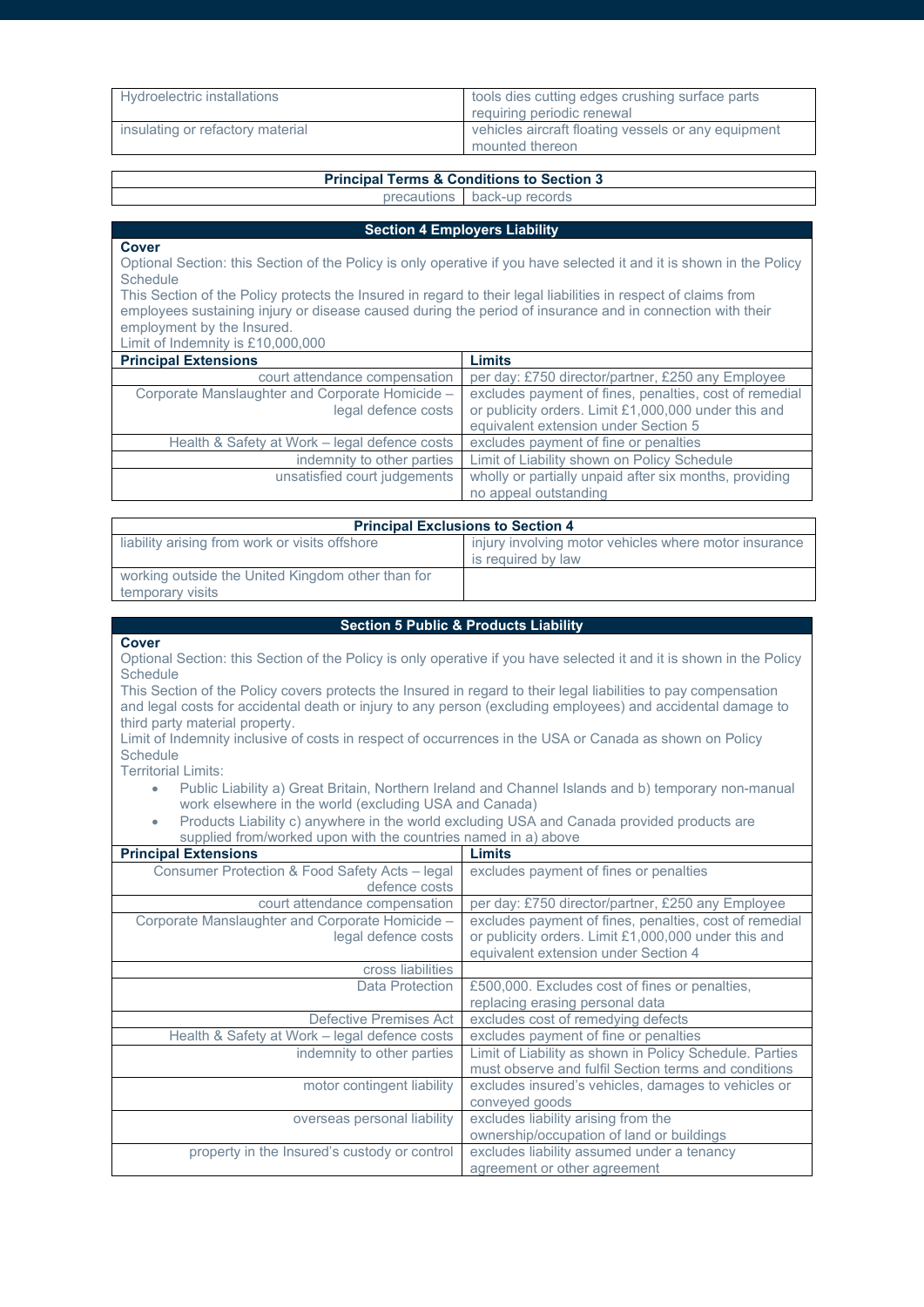| <b>Principal Exclusions to Section 5</b>              |                                |  |  |
|-------------------------------------------------------|--------------------------------|--|--|
| advice and design                                     | work on offshore installations |  |  |
| damage to goods supplied                              | contractual liability          |  |  |
| safety critical products and exports to USA/Canada    | overseas representation        |  |  |
| fines                                                 | financial loss                 |  |  |
| Injury to Employees                                   | healthcare                     |  |  |
| mechanically propelled vehicles                       | heat work away                 |  |  |
| pollution or contamination: gradually occurring or in | loss of information            |  |  |
| USA/Canada                                            |                                |  |  |
| property in charge custody or control of the Insured  | asbestos                       |  |  |
| vessels or craft                                      | silica                         |  |  |

#### **Principal Terms & Conditions to Section 5**

discharge of liability discharge of liability

# other insurances

# **Section 6 Terrorism**

#### **Cover**

Optional Section: this Section of the Policy is only operative if you have selected it and it is shown in the Policy **Schedule** 

This Section of the Policy provides cover for damage arising from acts of Terrorism in England, Scotland and Wales in respect of Section 1 – Property All Risks, Section 2 - Business Interruption and Section 3 - Computer All Risks items where operative

- Terrorism cover cannot be purchased selectively. If you require Terrorism cover it must apply to all your insured property.
- Cover will be limited to the Sums Insured that you have selected within Section 1 Property All

|  |  | Risks, Section 2 – Business Interruption and Section 3 – Computer All Risks |  |  |  |  |  |
|--|--|-----------------------------------------------------------------------------|--|--|--|--|--|
|  |  |                                                                             |  |  |  |  |  |

| <b>Principal Exclusions to Section 6</b>              |                                                        |  |  |  |
|-------------------------------------------------------|--------------------------------------------------------|--|--|--|
| computer virus or similar mechanism, hacking,         | riot or civil commotion                                |  |  |  |
| phishing, denial of service attack                    |                                                        |  |  |  |
| property at a nuclear installation or nuclear reactor | war invasion act of foreign enemy hostilities (whether |  |  |  |
| residential property insured in the name of a private | war be declared or not) civil rebellion revolution     |  |  |  |
| individual                                            | insurrection military or usurped power                 |  |  |  |

| <b>Principal Terms &amp; Conditions to Section 6</b>     |                                                      |  |  |  |
|----------------------------------------------------------|------------------------------------------------------|--|--|--|
| issue of Terrorism certificate/verification of Terrorism | all property/premises owned by/the responsibility of |  |  |  |
| by Insurer and Pool Reinsurance Company                  | the Insured have been insured for Terrorism          |  |  |  |

# **Section 7 Commercial Legal Expenses**

#### **Cover**

This Section of the Policy protects the Insured in regard to legal costs & expenses and employment compensation awards as described in Section 7

Also included is access to a range of useful helplines and a Business legal services website, which allows you to create many online documents, which can help your business

| to diddito many dimito addamionto, mindii dan noip yoar badinood<br><b>Principal Extensions</b> | <b>Limits</b>                   |
|-------------------------------------------------------------------------------------------------|---------------------------------|
| Employment                                                                                      | £100,000                        |
| <b>Employment Compensation Awards</b>                                                           | £100,000 (£1,000,000 aggregate) |
| <b>Employment Restrictive Covenants</b>                                                         | £100,000                        |
| <b>Tax Disputes</b>                                                                             | £100,000                        |
| Property                                                                                        | £100,000                        |
| Compliance & Regulation                                                                         | £100,000                        |
| <b>Statutory Licence Appeals</b>                                                                | £100,000                        |
| Loss of Earnings                                                                                | £100,000                        |
| Personal Injury                                                                                 | £100,000                        |
| <b>Executive Suite</b>                                                                          | £100.000                        |
| <b>Contract &amp; Debt Recovery</b>                                                             | £100,000                        |
| <b>Crisis Communication</b>                                                                     | £25,000                         |
| <b>Helplines</b>                                                                                |                                 |
| Legal & Tax Advice Helpline                                                                     |                                 |
| Redundancy Assistance Helpline                                                                  |                                 |
| <b>Executive Suite Identity Theft</b>                                                           |                                 |
| <b>Crisis Communication</b>                                                                     |                                 |
| <b>Counselling Assistance</b>                                                                   |                                 |
| <b>Business Legal Services Website</b>                                                          |                                 |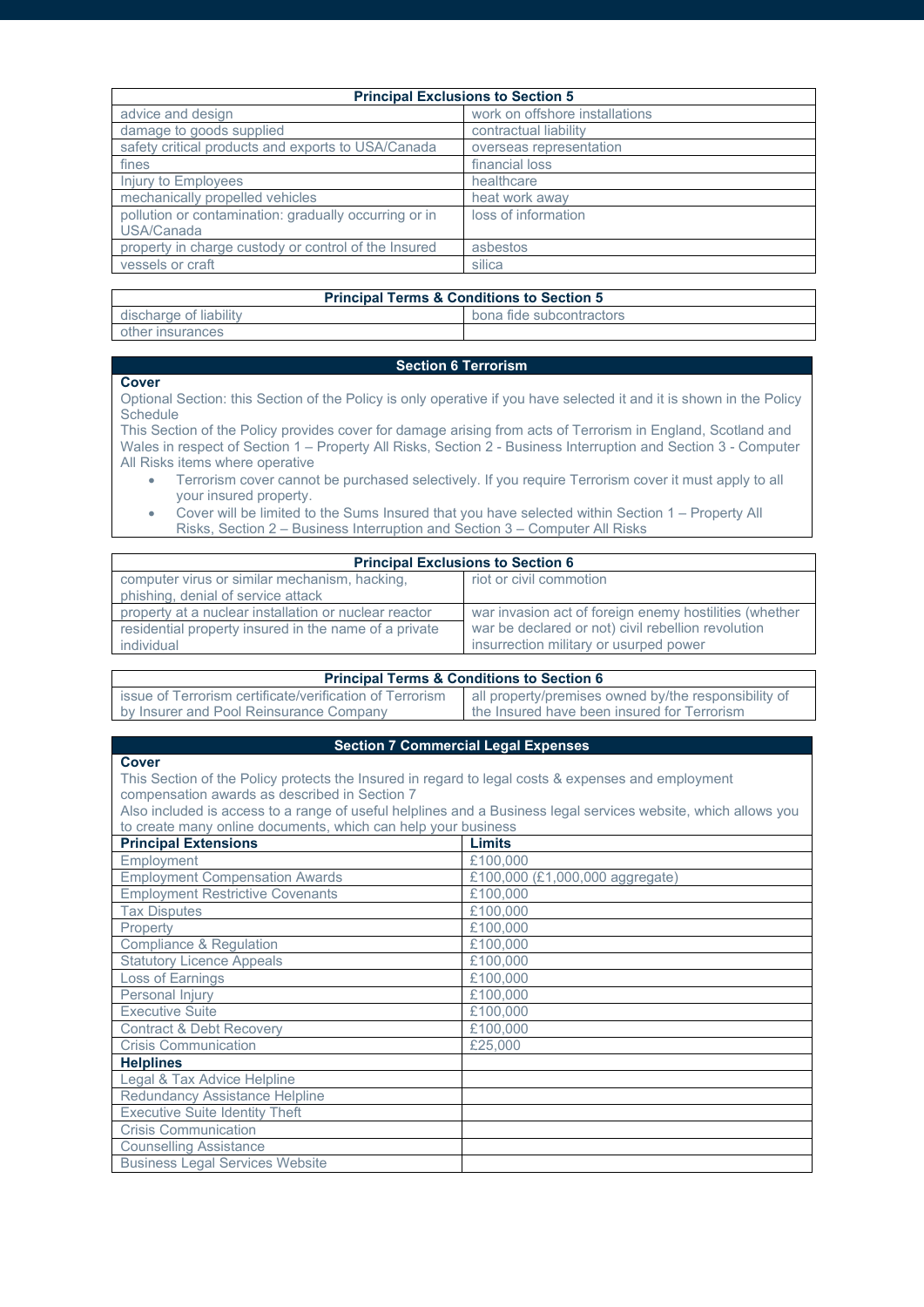| <b>Principal Exclusions to Section 7</b>                                                                                                                                   |                                                                                                                                                  |  |  |  |
|----------------------------------------------------------------------------------------------------------------------------------------------------------------------------|--------------------------------------------------------------------------------------------------------------------------------------------------|--|--|--|
| it must always be more likely than not that your claim<br>will be successful.                                                                                              | you must report your claim during the period of<br>insurance and as soon as you become aware of the<br>circumstances that could lead to a claim. |  |  |  |
| unless there is a conflict of interest we will choose an<br>appointed advisor until proceedings need to be issued<br>or in any claim dealt with by an Employment Tribunal. | legal costs, expenses or compensation awards<br>incurred before we accept a claim.                                                               |  |  |  |
| costs that exceed the sum we would have agreed to<br>pay a solicitor on our panel, if the insured chooses to<br>use their own representative                               |                                                                                                                                                  |  |  |  |

| <b>General Policy Exclusions</b>               |                                             |  |  |  |
|------------------------------------------------|---------------------------------------------|--|--|--|
| war and allied risks/dispossession/radioactive | punitive and other non-compensatory damages |  |  |  |
| contamination                                  |                                             |  |  |  |
| civil commotion in Northern Ireland            | date recognition                            |  |  |  |
| terrorism (property and business interruption) | marine policies                             |  |  |  |
| terrorism (liability)                          | computer virus                              |  |  |  |
| $cyber - third party$                          | illegal deliberate and criminal acts        |  |  |  |
| communicable disease                           |                                             |  |  |  |

| <b>General Policy Conditions</b>        |                       |  |  |  |
|-----------------------------------------|-----------------------|--|--|--|
| misrepresentation and fair presentation | observance of terms   |  |  |  |
| fraud                                   | legal representatives |  |  |  |
| reasonable care                         | subject to survey     |  |  |  |
| alteration                              | limit of indemnity    |  |  |  |
| payment of premium                      | third party rights    |  |  |  |
| cancellation, by Insured and Insurer    | assignment            |  |  |  |
| claims - action by Insured              | insureds contribution |  |  |  |
| claims - rights of Insurer              | abuse                 |  |  |  |
| conditions                              | sanctions             |  |  |  |
| contribution                            | subrogation           |  |  |  |
| arbitration                             | jurisdiction          |  |  |  |
| claims co-operation                     | premium adjustment    |  |  |  |
| policy interpretation                   | unoccupied buildings  |  |  |  |

#### **How do I make a claim?**

If you need to notify a potential claim under Section 1 Property All Risks, Section 2 Business Interruption, Section 3 Computer All Risks or Section 6 Terrorism please immediately contact the Claims Helpline on 01732 520273. Please quote your Policy Number and code UNIUW

If you need to notify a potential claim under Section 4 Employers Liability or Section 5 Public & Products Liability please immediately contact the Claims Helpline on 0800 587 8388. Please quote your Unicorn policy number.

If you need to notify a potential claim under Section 3 Equipment Breakdown immediately report your claim to Claims Department, HSB Engineering Insurance Limited, Chancery Place, 50 Brown Street, Manchester M2 2JT

Telephone: +44 (0) 330 100 3432 (Calls to this number are charged at the same standard landline rate as calls to 01 or 02 numbers.)

Email: [new.loss@hsbeil.com](mailto:new.loss@hsbeil.com)

If you need to notify a potential claim under Section 7 Commercial Legal Expenses, a claim form can be downloaded at www.arag.co.uk/newclaims or requested by telephoning ARAG on 0330 303 1955 between 9am and 5pm weekdays (except bank holidays).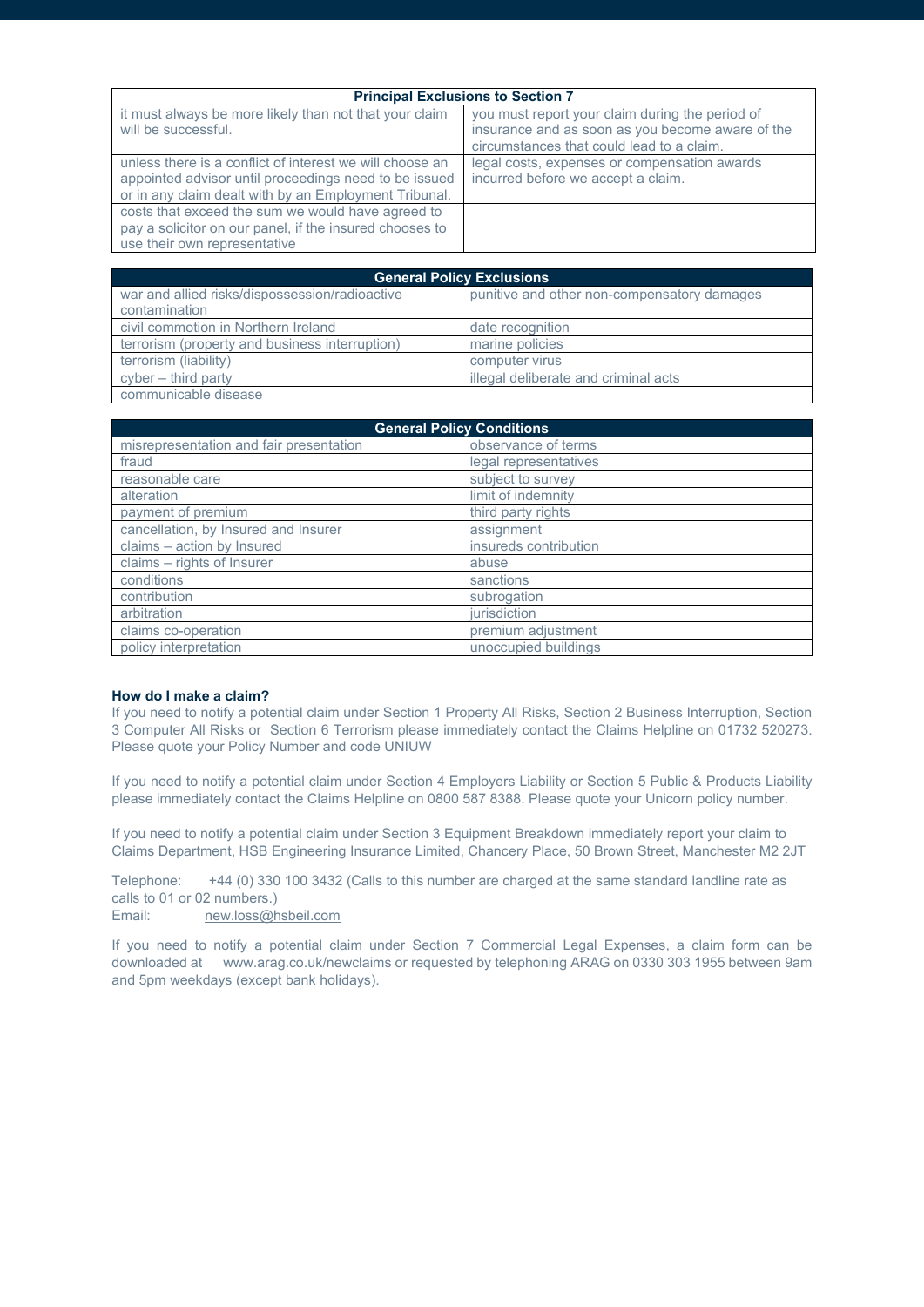#### **How do I complain?**

If you have a complaint about the service you have received from your Broker Intermediary or Agent please contact their Complaints Department and they will investigate your complaint accordingly. They will supply a copy of their complaints procedure when contacting them.

If they are unable to resolve your complaint you may refer your complaint to the Financial Ombudsman Service

Should you be unhappy with the service provided by Unicorn Underwriting Limited please contact us by phone on +44 (0)20 7444 9555 or write to us at The Compliance Officer, Unicorn Underwriting Limited, 22 Bishopsgate, London EC2N 4BQ E-mail[: complaints@unicornuw.com](mailto:complaints@unicornuw.com) Please quote the Policy Number in all correspondence

Should you be unhappy with the service provided under Section 7 Commercial Legal Expenses please contact ARAG on 0117 917 1561 (hours of operation are 9am-5pm, Mondays to Fridays excluding bank holidays. For our mutual protection and training purposes, calls may be recorded) or write to them at ARAG plc, 9 Whiteladies Road, Clifton, Bristol, BS8 1NN.

E-mail[: customerrelations@arag.co.uk](mailto:customerrelations@arag.co.uk)

If we cannot resolve your complaint you may be able to refer your complaint to the Financial Ombudsman Service

The address is: Financial Ombudsman Service, Exchange Tower, London E14 9SR

Telephone: **0800 023 4567** or **0300 123 9 123** (from mobile or non BT lines)

E-mail[: complaint.info@financial-ombudsman.org.uk](mailto:complaint.info@financial-ombudsman.org.uk)

Website[: www.financial-ombudsman.org.uk](http://www.financial-ombudsman.org.uk/)

Making a complaint will not affect your right to take legal action

#### **Details about our Regulator**

Unicorn Underwriting Limited is authorised and regulated by the Financial Conduct Authority FRN474137.

#### **Compensation**

If we are unable to meet our liabilities to policyholders, you may be able to claim compensation from the Financial Services Compensation Scheme. The level of compensation differs depending on the type of cover:

Compulsory Insurance Non-compulsory Insurance 100% of the claim 90% of the claim

Further information can be obtained from: Financial Services Compensation Scheme, PO Box 300, Mitcheldean, GL17 1DY Telephone 0800 678 1100 or 020 7741 4100 enquiries@fscs.org.uk [www.fscs.org.uk](http://www.fscs.org.uk/)